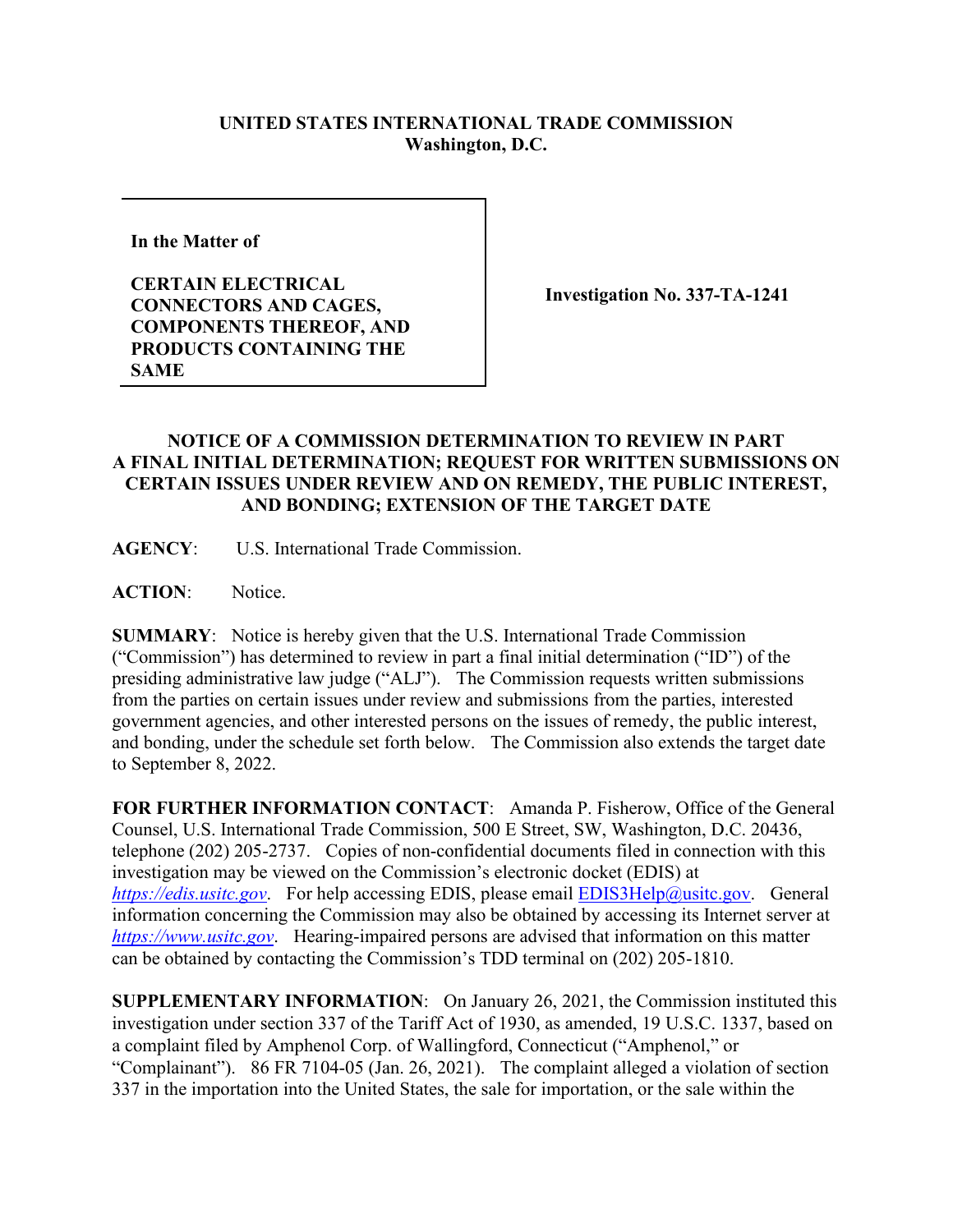United States after importation of electrical connectors and cages, components thereof, and products containing the same by reason of infringement of certain claims of U.S. Patent Nos. 7,371,117 ("the '117 patent"); 8,371,875 ("the '875 patent"); 8,864,521 ("the '521 Patent"); 9,705,255 ("the '255 patent"); and 10,381,767 ("the '767 patent"). The complaint also alleged the existence of a domestic industry. The notice of investigation named as respondents: Luxshare Precision Industry Co., Ltd. and Dongguan Luxshare Precision Industry Co. Ltd., both of Dongguan City, China; Luxshare Precision Limited (HK) of Fotan, Hong Kong; and Luxshare-ICT Inc. of Milpitas, California (collectively, "Luxshare," or "Respondents"). *Id*. at 7104. The Commission's Office of Unfair Import Investigations is not named as a party in this investigation. *Id*.

Subsequently, the ALJ granted Complainant's motion for partial termination of the investigation by withdrawal of the '875 and the '521 patents, and claims 2, 14, 17-19, and 25-27 of the '117 patent; claims 1-3, 5-8, and 18 of the '255 patent; and claims 2-3, 7, 14, 20-22, 30, and 32 of the '767 patent. *See* Order No. 29 (Oct. 13, 2021), *unreviewed by* Comm'n Notice (Nov. 3, 2021). The ALJ also granted in part and denied in part Complainant's motion for summary determination that it has satisfied the importation requirement. *See* Order No. 34 (Oct. 28, 2021), *unreviewed by* Comm'n Notice (Nov. 29, 2021). The ALJ also granted in part Luxshare's motion for summary determination that the importation requirement has not been met for certain products. *See* Order No. 35. On November 29, 2021, the Commission determined to review that determination. Comm'n Notice (Nov. 29, 2021).

On March 11, 2022, the ALJ issued the final ID. On March 25, 2022, Complainant petitioned for review of the final ID. On April 4, 2022, Respondents filed a response.

Having reviewed the record of the investigation, including the final ID, the parties' submissions to the ALJ and the Commission, the Commission has determined to review the ID in part. Specifically, the Commission has determined to review the ID's findings on (1) importation, including any findings impacted by the determination on importation; (2) the Redesigned Products; (3) infringement for claim 9 of the '117 patent; (4) the construction of the term "contact tail adapted for attachment to the printed circuit board that is perpendicular to the … printed circuit board" of the '767 patent; (5) infringement analysis for claims 1, 4-6, 9-13, 15-17, 19, and 23 of the '767 patent; (6) the technical prong findings for the '767 patent; (7) obviousness for the '767 patent; and (8) the economic prong of domestic industry analysis.

In connection with its review, the Commission requests responses to the following question. The parties are requested to brief their positions with reference to the applicable law and the existing evidentiary record.

(1) Please address whether Complainant waived the argument that the QSFP 2x1 SMT products are representative of the QSFP 2x1 Press-fit products. Please include citations to the record before the ALJ.

The parties are invited to brief only the discrete question identified above. The parties are not to brief other issues on review, which are adequately presented in the parties' existing filings.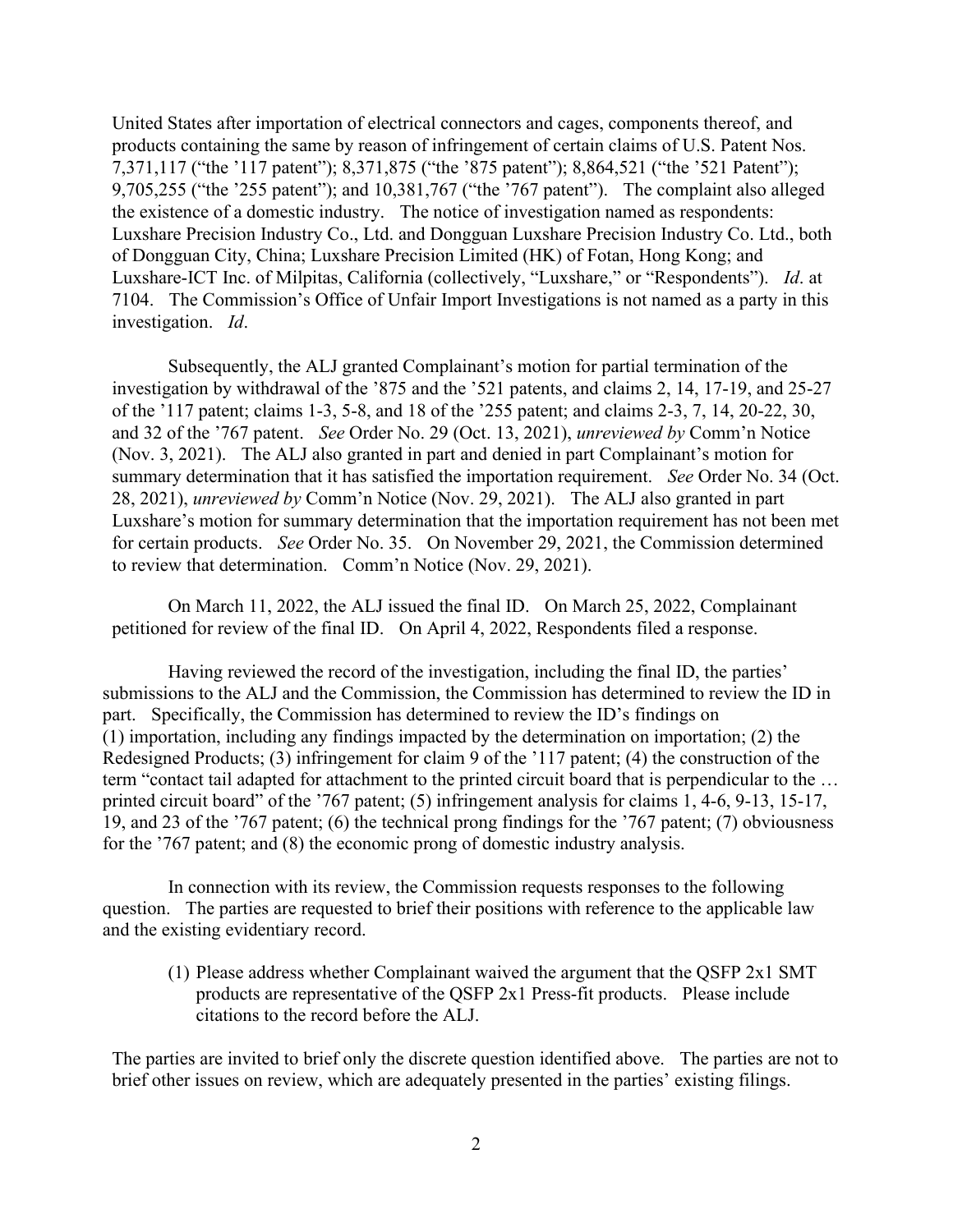In connection with the final disposition of this investigation, the statute authorizes issuance of, *inter alia,* (1) an exclusion order that could result in the exclusion of the subject articles from entry into the United States; and/or (2) cease and desist orders that could result in the respondents being required to cease and desist from engaging in unfair acts in the importation and sale of such articles. Accordingly, the Commission is interested in receiving written submissions that address the form of remedy, if any, that should be ordered. If a party seeks exclusion of an article from entry into the United States for purposes other than entry for consumption, the party should so indicate and provide information establishing that activities involving other types of entry either are adversely affecting it or likely to do so. For background, see *Certain Devices for Connecting Computers via Telephone Lines*, Inv. No. 337- TA-360, USITC Pub. No. 2843, Comm'n Op. at 7-10 (Dec. 1994).

The statute requires the Commission to consider the effects of that remedy upon the public interest. The public interest factors the Commission will consider include the effect that an exclusion order and cease and desist orders would have on: (1) the public health and welfare, (2) competitive conditions in the U.S. economy, (3) U.S. production of articles that are like or directly competitive with those that are subject to investigation, and (4) U.S. consumers. The Commission is therefore interested in receiving written submissions that address the aforementioned public interest factors in the context of this investigation.

If the Commission orders some form of remedy, the U.S. Trade Representative, as delegated by the President, has 60 days to approve, disapprove, or take no action on the Commission's determination. *See* Presidential Memorandum of July 21, 2005, 70 FR 43251 (July 26, 2005). During this period, the subject articles would be entitled to enter the United States under bond, in an amount determined by the Commission and prescribed by the Secretary of the Treasury. The Commission is therefore interested in receiving submissions concerning the amount of the bond that should be imposed if a remedy is ordered.

**WRITTEN SUBMISSIONS**: The parties to the investigation are requested to file written submissions in response to the briefing question identified in this notice. Parties to the investigation, interested government agencies, and any other interested parties are encouraged to file written submissions on the issues of remedy, the public interest, and bonding. Such submissions should address the recommended determination by the ALJ on remedy and bonding.

In its initial submission, Complainant is also requested to identify the remedy sought and is requested to submit proposed remedial orders for the Commission's consideration. Complainant is further requested to provide the HTSUS subheadings under which the accused products are imported, and to supply the identification information for all known importers of the products at issue in this investigation. The initial written submissions and proposed remedial orders must be filed no later than close of business on July 6, 2022. Reply submissions must be filed no later than the close of business on July 14, 2022. No further submissions on these issues will be permitted unless otherwise ordered by the Commission. Opening submissions are limited to 25 pages. Reply submissions are limited to 20 pages. No further submissions on any of these issues will be permitted unless otherwise ordered by the Commission.